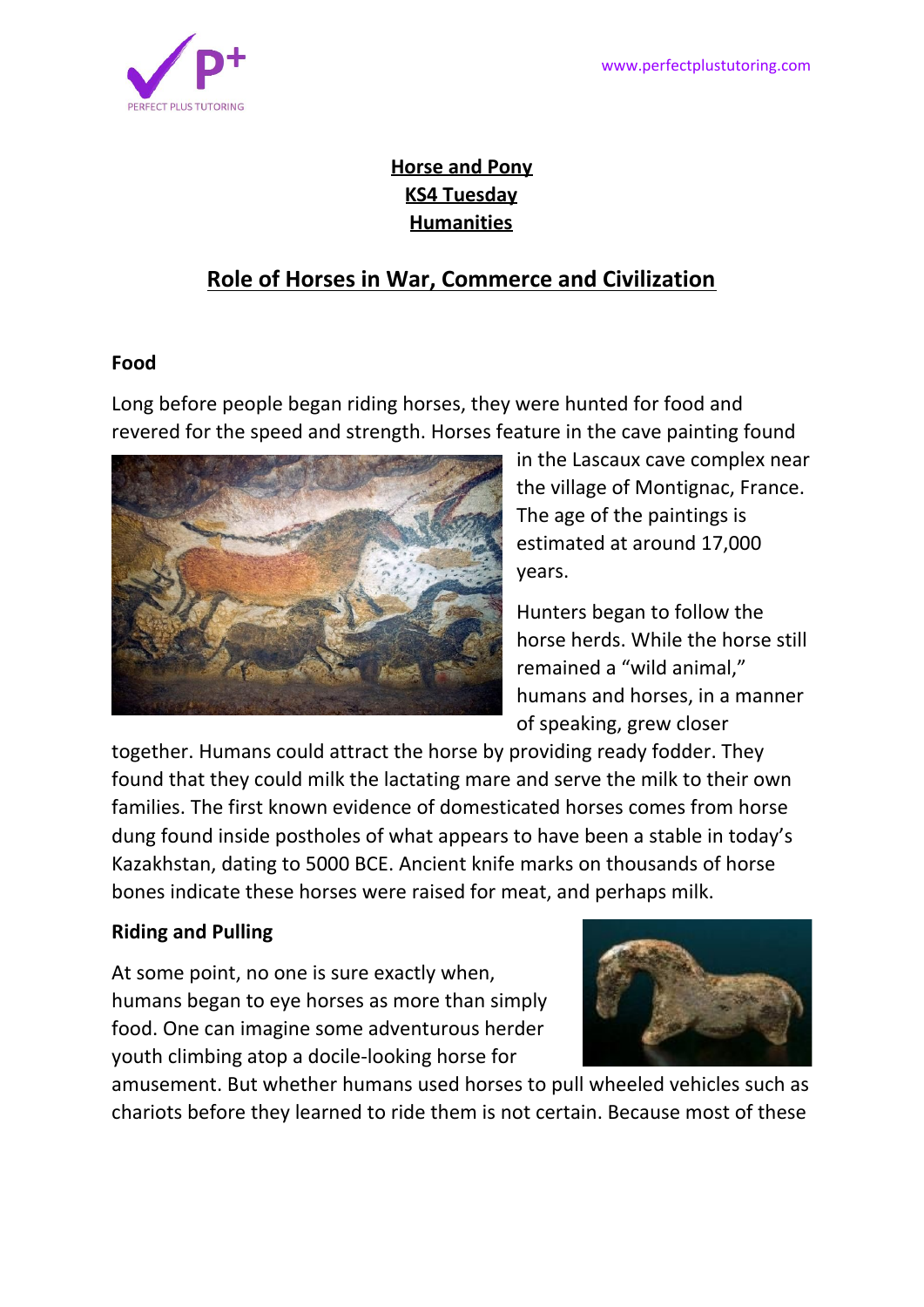

developments occurred before writing was invented, we depend on archaeological evidence to help us understand what happened.

Horses pulling chariots are depicted in drawings from the Middle East about 4,000 years ago. The earliest evidence of humans riding horses is 5,000-year-old fossils of worn-down horse teeth that indicate a riding bit was

placed in the animal's mouth. It is certainly possible that humans rode horses without bits long before that, but no physical evidence remains. Horses allowed for faster travel between communities, developing trade and commerce, and also allowed hunter-gatherers to settle in one place by



toiling the soil and growing their own crops so settlements could become more permanent and flourish.



With the ability to ride the horse, and to domesticate it for food, horse-centered human cultures emerged in places like the steppes of Central Asia. Horses and riders or horse-drawn carts or chariots could cover huge distances at great speed. As trade routes developed, roads were built to move horses and chariots more quickly. Horse-mounted messengers on the Persian Empire's Royal Road in the fifth century BCE could carry a message 1,700 miles in seven days, compared with 90 days by foot.

"There is nothing in the world that travels faster than these Persian couriers," wrote the Greek historian Herodotus.

#### **War**

Humans also figured out how to use horses in warfare. The chariot was a fearsome weapon and the invention of the saddle, and then the stirrup, which first appears in China about 2,000 years ago, brought a leap forward in



the effectiveness of horse-mounted warfare. Now warriors could use their hands more readily to fling spears, slash with swords, or fire arrows while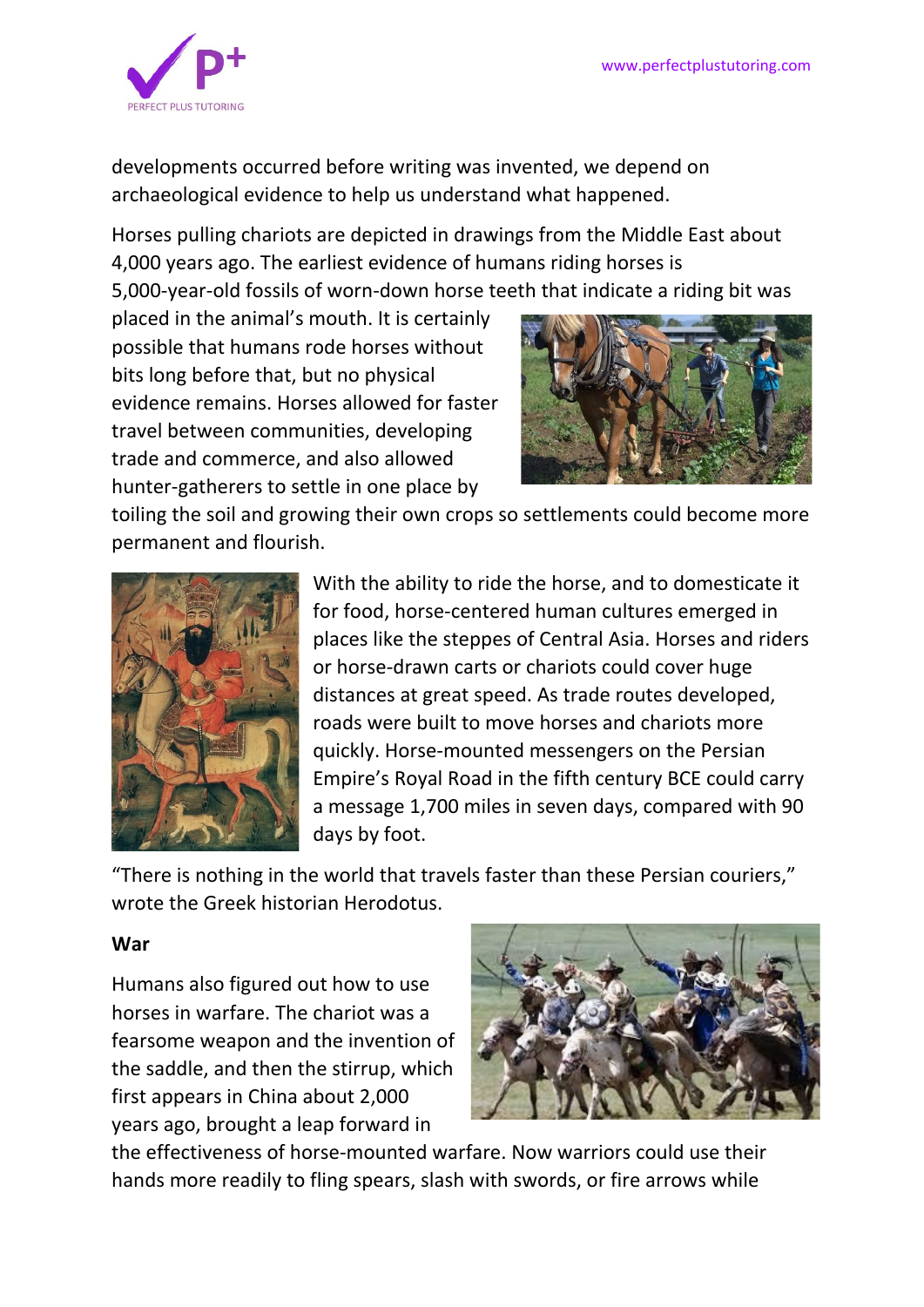

secured on horseback with a saddle, feet planted in stirrups. The Mongols, who used lightning-fast raids to conquer much of Asia in the 13th century, were famous for their horse-mounted archers.

When the stirrup arrived in Europe, it allowed European warriors to ride while armoured with metal plates forged by medieval blacksmiths — making them a kind of proto-tank. Thus was born the European knight in armour, fighting for a feudal lord to whom he swore loyalty.

The horse-loving Spaniards (the word for gentleman in Spanish is caballero, or "he who rides a horse") reintroduced the horse to North America, with the first



expeditions to Mexico after Christopher Columbus's voyages. Some horses quickly escaped from the Spanish conquistadors, or were stolen, and bred in the wild. Native Americans quickly saw the utility of the horse, and the Plains Indians became expert at horse riding. Early European explorers in North America gave reports of Plains Indian children too young to talk but

comfortable riding their own small mounts. Horses were even used as recently as the first world war to charge in battle, pull the cannons through the deep mud and to pull the ambulance carts to move the injured from the battle, all whilst guns fired and cannon balls rained and mustard gas put both horse and human lives at risk.



#### **Speed and Sport**



The speed at which humans could travel increased to that of a horse's walk, trot, or gallop, a range of about 4 miles per hour to 55 miles per hour (the record gallop speed over short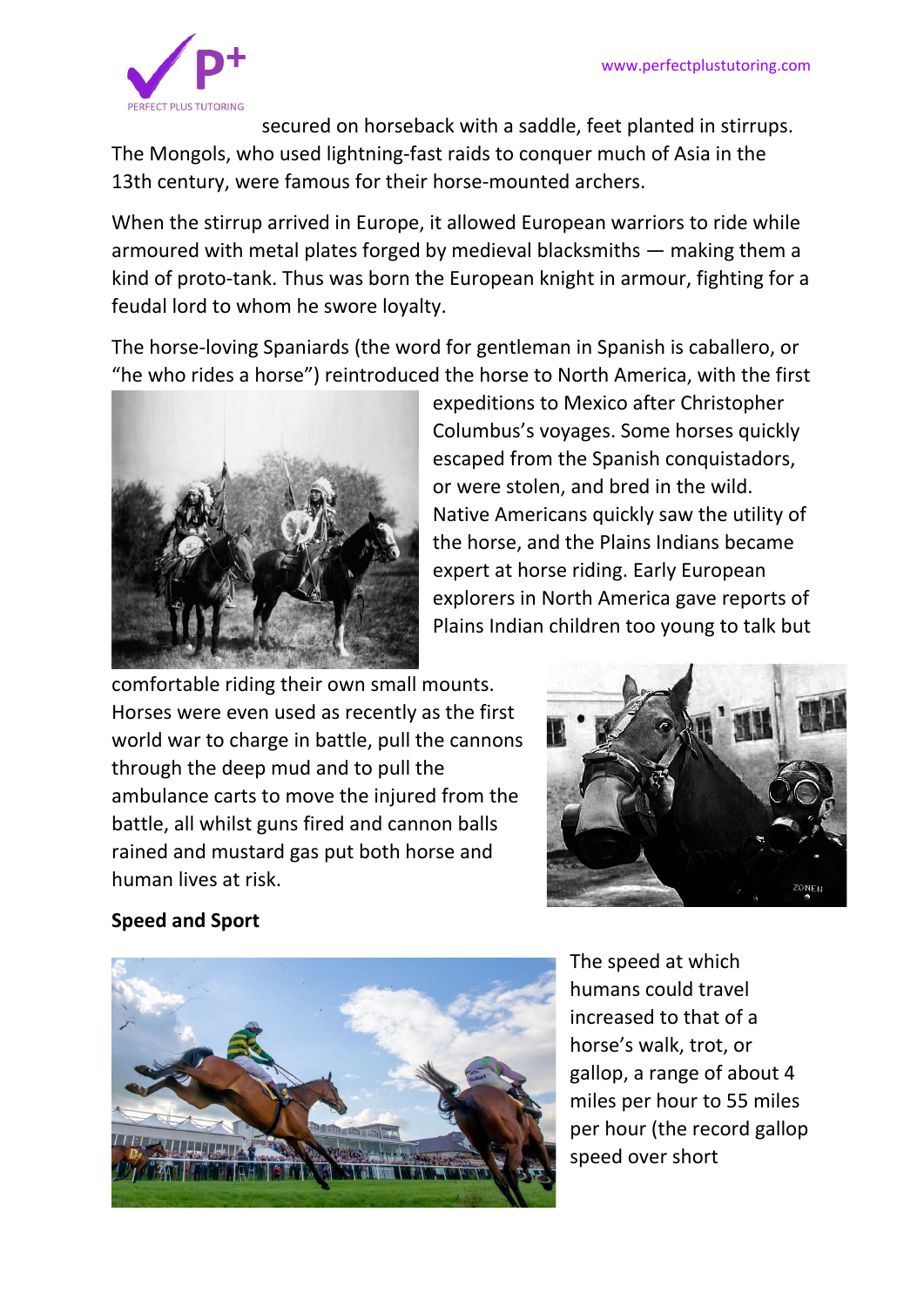

distances). In addition to transforming how people travelled, lived, traded and fought, sports such as horse racing, showjumping and dressage (which comes from practicing battle maneuvres on horseback) developed and continue to be popular activities today. Humans bred horses selectively for characteristics like manoeuvrability, speed, gentleness, and strength. A vast number of breeds, somewhere over 300, exist today, reflecting the spectrum of uses in which horses have served humans.

## **Therapy and Companionship**

The dominance of the horse changed dramatically with the invention of the steam engine, which, not surprisingly, was measured in "horsepower." With this new energy source in steamboats and railroads, followed by the invention of the automobile, the number of workhorses dropped significantly. Electronic communication and new forms of transportation made the horse obsolete for carrying messages. Telegraphs and railroads replaced the Pony Express, which once carried letters across the American West. Advances in the transport of information continued with the radio, telephones, television, and the Internet.

Thanks to modern technology, our messages can now travel close to the speed of light, nearly 186,000 miles (about 300,000 kilometers) per second. While the horse continues to be used for transport and farming in some regions, in the industrialized world, it is mostly ridden for recreation or kept as a pet. Humans

and horses have had a relationship for millennia, and horses perhaps understand humans in ways we don't even know. Recent scientific studies have indicated that autistic children are soothed by riding and grooming horses.

The horse in the future might carry on a more subtle, more



complex, and ultimately more important kind of relationship with humans than carrying heavy loads or transporting messages over long distances.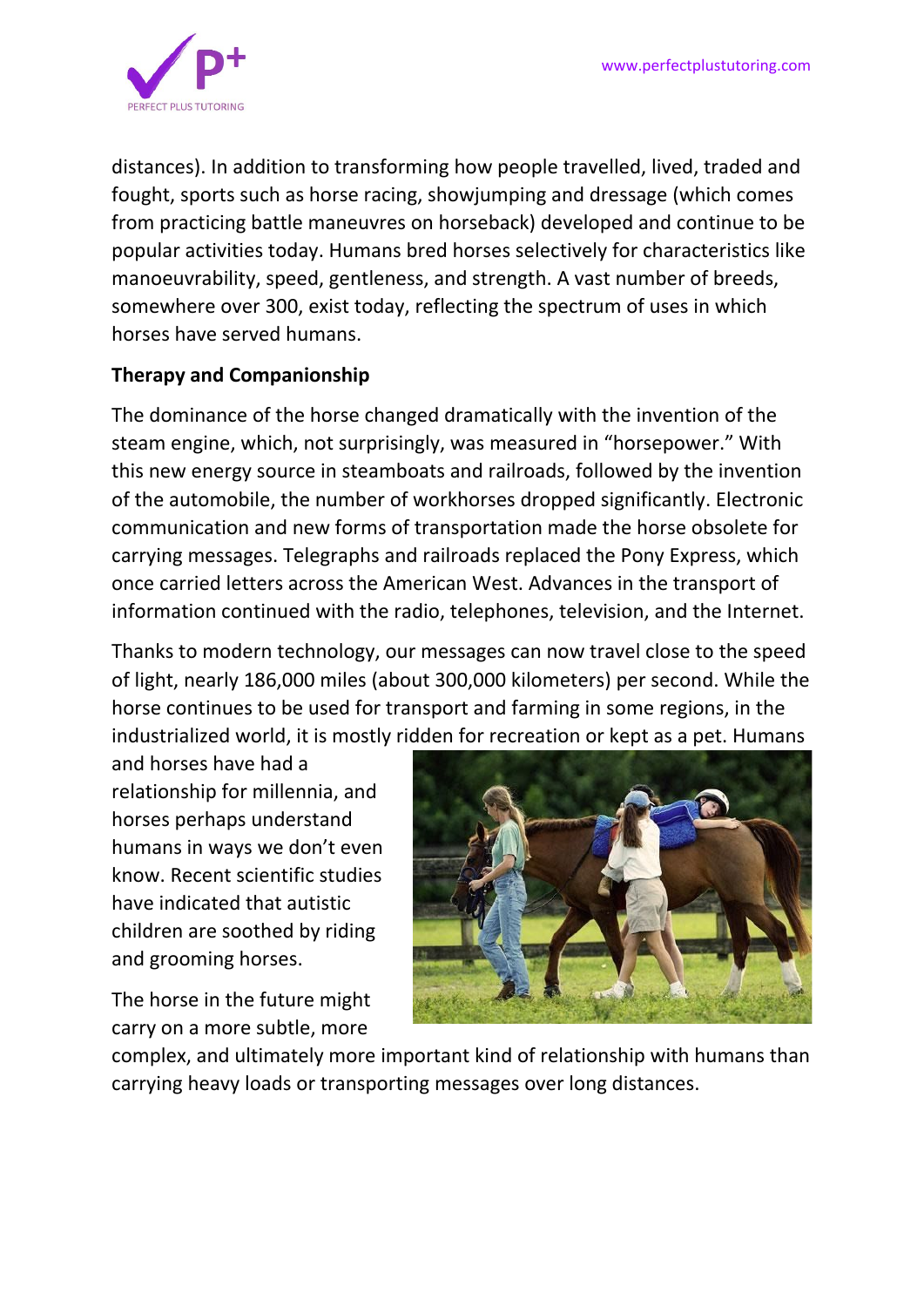measured in "horsepower"



## **Over to You**

# **Can you create a timeline showing the development and key events of the horse and human relationship?** Use the timeline template overleaf or create your own!



Here are 4 things to put on your timeline. You may also want to do further research on the ideas above to add more points to your timeline.